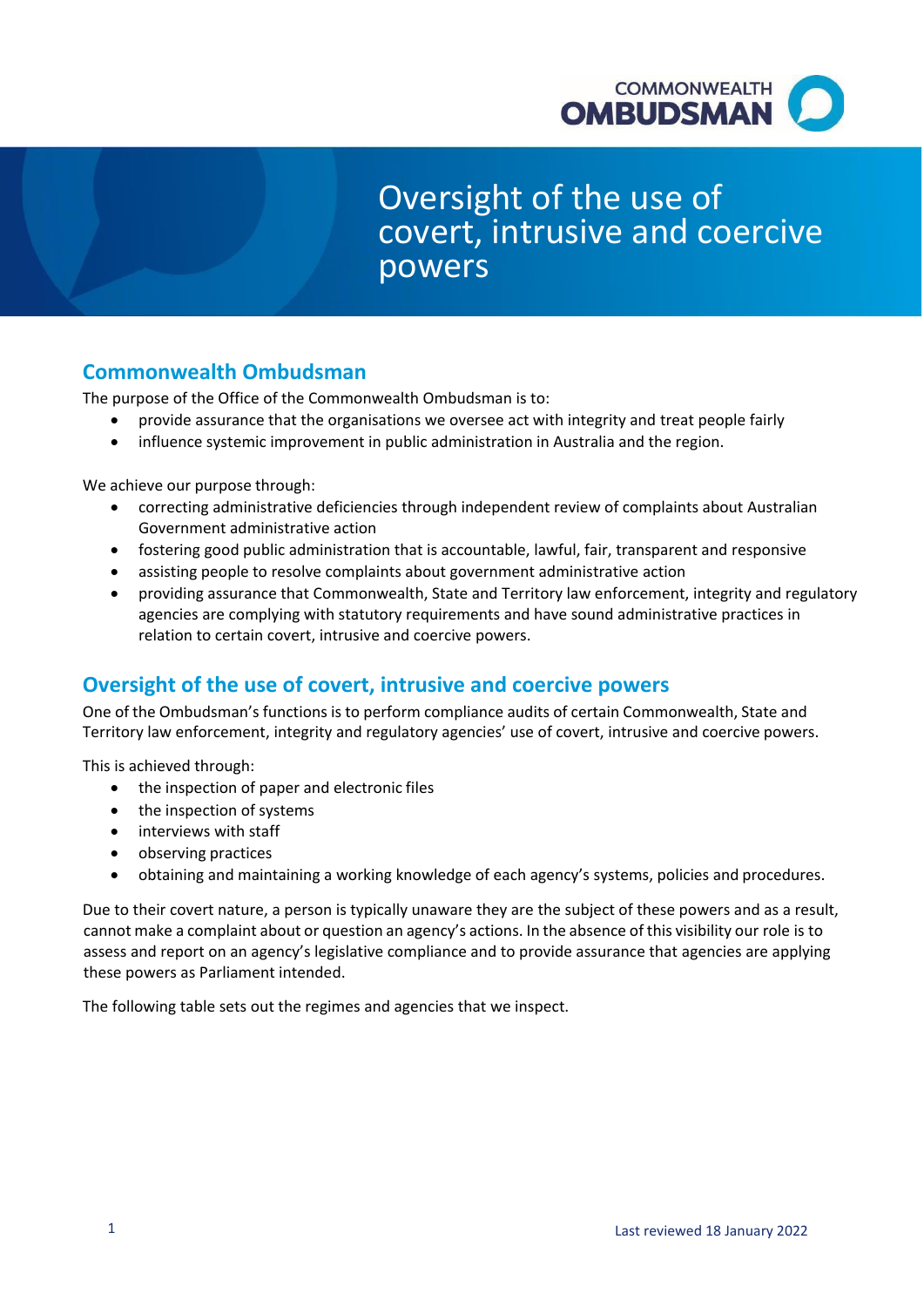

| Power                                                                                                                                        | Legislation                                                                       | Agencies subject to inspection                                                                                                                                                                                                                                                                                                                                                                                                                                                 |
|----------------------------------------------------------------------------------------------------------------------------------------------|-----------------------------------------------------------------------------------|--------------------------------------------------------------------------------------------------------------------------------------------------------------------------------------------------------------------------------------------------------------------------------------------------------------------------------------------------------------------------------------------------------------------------------------------------------------------------------|
| Controlled operations<br>authorities                                                                                                         | Crimes Act 1914 - Part IAB                                                        | Australian Federal Police (AFP)<br>$\bullet$<br>Australian Commission for Law<br>$\bullet$<br>Enforcement Integrity (ACLEI)<br>Australian Criminal Intelligence<br>$\bullet$<br>Commission (ACIC)                                                                                                                                                                                                                                                                              |
| Delayed notification<br>search warrants                                                                                                      | Crimes Act 1914 - Part IAAA                                                       | <b>AFP</b><br>$\bullet$                                                                                                                                                                                                                                                                                                                                                                                                                                                        |
| Monitoring of<br>compliance with<br>supervisory orders<br>under Part 5.3 of the<br>Criminal Code<br>(including control<br>orders)            | Crimes Act 1914 - Part IAAB                                                       | <b>AFP</b>                                                                                                                                                                                                                                                                                                                                                                                                                                                                     |
| Account takeover<br>warrants                                                                                                                 | Crimes Act 1914 - Part IAAC                                                       | <b>AFP</b><br><b>ACIC</b>                                                                                                                                                                                                                                                                                                                                                                                                                                                      |
| Industry assistance<br>requests and notices                                                                                                  | <b>Telecommunications Act 1997</b><br>$-$ Part 15                                 | All State/Territory police<br>$\bullet$<br><b>AFP</b><br><b>ACIC</b>                                                                                                                                                                                                                                                                                                                                                                                                           |
| Surveillance device<br>warrants and<br>warrantless<br>surveillance,<br>tracking device<br>authorisations, and<br>computer access<br>warrants | Surveillance Devices Act 2004                                                     | All State/Territory police<br>$\bullet$<br><b>ACIC</b><br><b>ACLEI</b><br><b>AFP</b><br>Corruption & Crime Commission (WA)<br>Crime & Corruption Commission (QLD)<br>$\bullet$<br>Law Enforcement Conduct Commission<br>(NSW)<br><b>NSW Crime Commission</b><br>٠<br>Independent Commission Against<br>Corruption (ICAC) (NSW)<br><b>Independent Commission Against</b><br>$\bullet$<br>Corruption (ICAC) (SA)<br>Independent Broad-based<br>Anti-corruption Commission (IBAC) |
| Data disruption<br>warrants                                                                                                                  | Surveillance Devices Act 2004                                                     | <b>AFP</b><br><b>ACIC</b>                                                                                                                                                                                                                                                                                                                                                                                                                                                      |
| Telecommunications<br>interceptions                                                                                                          | <b>Telecommunications</b><br>(Interception and Access) Act<br>1979<br>- Chapter 2 | <b>AFP</b><br><b>ACLEI</b><br><b>ACIC</b>                                                                                                                                                                                                                                                                                                                                                                                                                                      |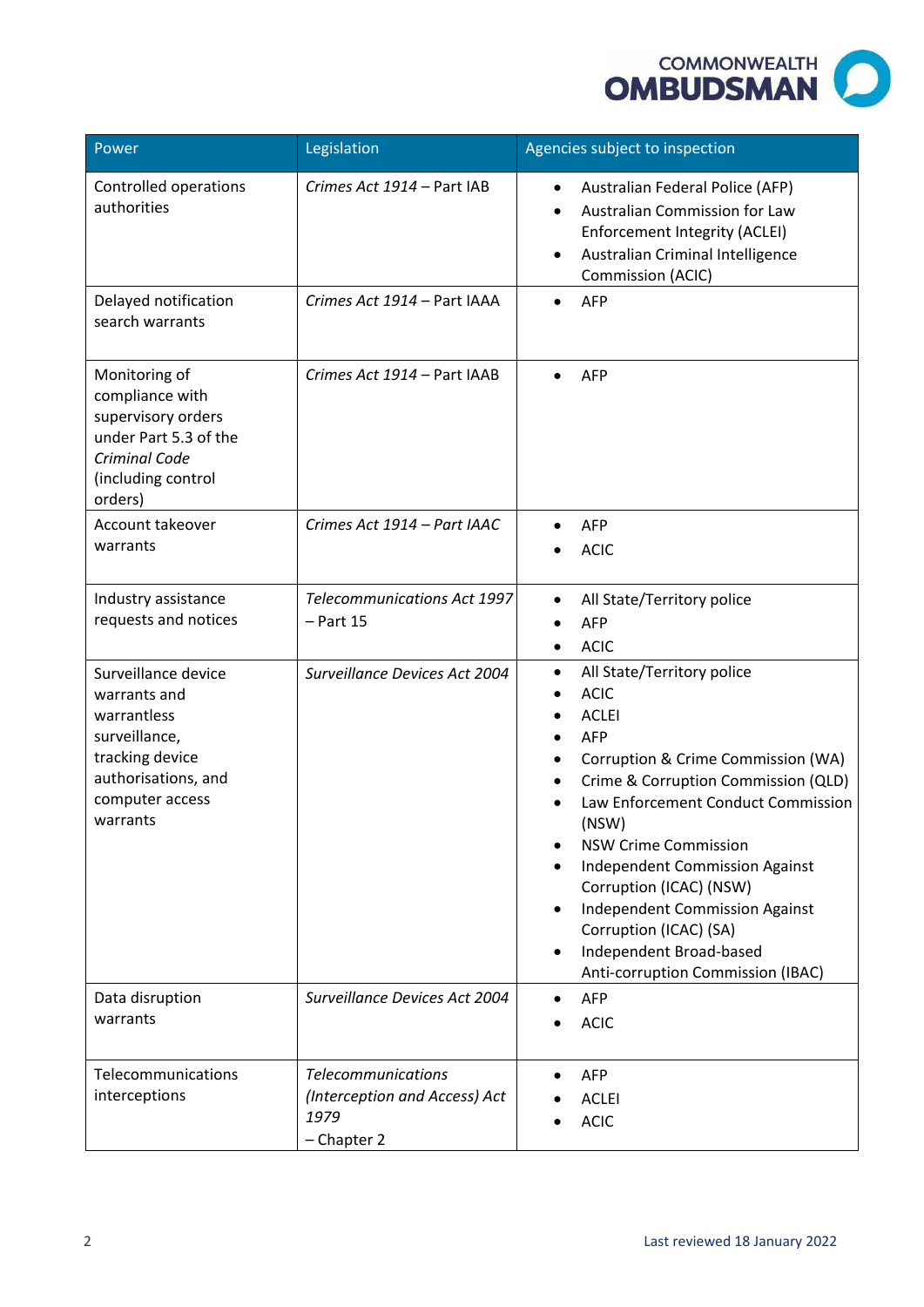

| Stored<br>communications                                  | <b>Telecommunications</b><br>(Interception and Access) Act<br>1979<br>- Chapter 3                | All State/Territory police<br>$\bullet$<br><b>ACIC</b><br>Australian Competition and Consumer<br>$\bullet$<br>Commission (ACCC)<br><b>ACLEI</b><br><b>AFP</b><br>Australian Securities and Investment<br>Commission (ASIC)<br>Corruption & Crime Commission (WA)<br>٠<br>Crime & Corruption Commission (QLD)<br>$\bullet$<br>Department of Home Affairs<br>$\bullet$<br><b>IBAC</b><br>Law Enforcement Conduct Commission<br>$\bullet$<br>(NSW)<br><b>NSW Crime Commission</b><br>ICAC (NSW)<br>ICAC (SA)                                            |
|-----------------------------------------------------------|--------------------------------------------------------------------------------------------------|------------------------------------------------------------------------------------------------------------------------------------------------------------------------------------------------------------------------------------------------------------------------------------------------------------------------------------------------------------------------------------------------------------------------------------------------------------------------------------------------------------------------------------------------------|
| Telecommunications<br>data (metadata)                     | <b>Telecommunications</b><br>(Interception and Access) Act<br>1979<br>- Chapter 4                |                                                                                                                                                                                                                                                                                                                                                                                                                                                                                                                                                      |
| <b>International Production</b><br>Orders                 | <b>Telecommunications</b><br>(Interception and Access) Act<br>1979<br>- Schedule 1               | <b>Australian Designated Authority</b><br>٠<br>(Attorney-General's Department)<br>All State/Territory police<br><b>ACIC</b><br>$\bullet$<br>Australian Competition and Consumer<br>Commission (ACCC)<br><b>ACLEI</b><br><b>AFP</b><br>Australian Securities and Investment<br>Commission (ASIC)<br>Corruption & Crime Commission (WA)<br>$\bullet$<br>Crime & Corruption Commission (QLD)<br>Department of Home Affairs<br><b>IBAC</b><br>Law Enforcement Conduct Commission<br>(NSW)<br><b>NSW Crime Commission</b><br>ICAC (NSW)<br>ICAC (SA)<br>٠ |
| Fair Work Ombudsman                                       | Fair Work Act 2009 -<br>s 712F(6)                                                                | Fair Work Ombudsman                                                                                                                                                                                                                                                                                                                                                                                                                                                                                                                                  |
| Australian Building and<br><b>Construction Commission</b> | <b>Building and Construction</b><br>Industry (Improving<br>Productivity) Act $2016 - s$<br>65(6) | Australian Building and Construction<br>Commission                                                                                                                                                                                                                                                                                                                                                                                                                                                                                                   |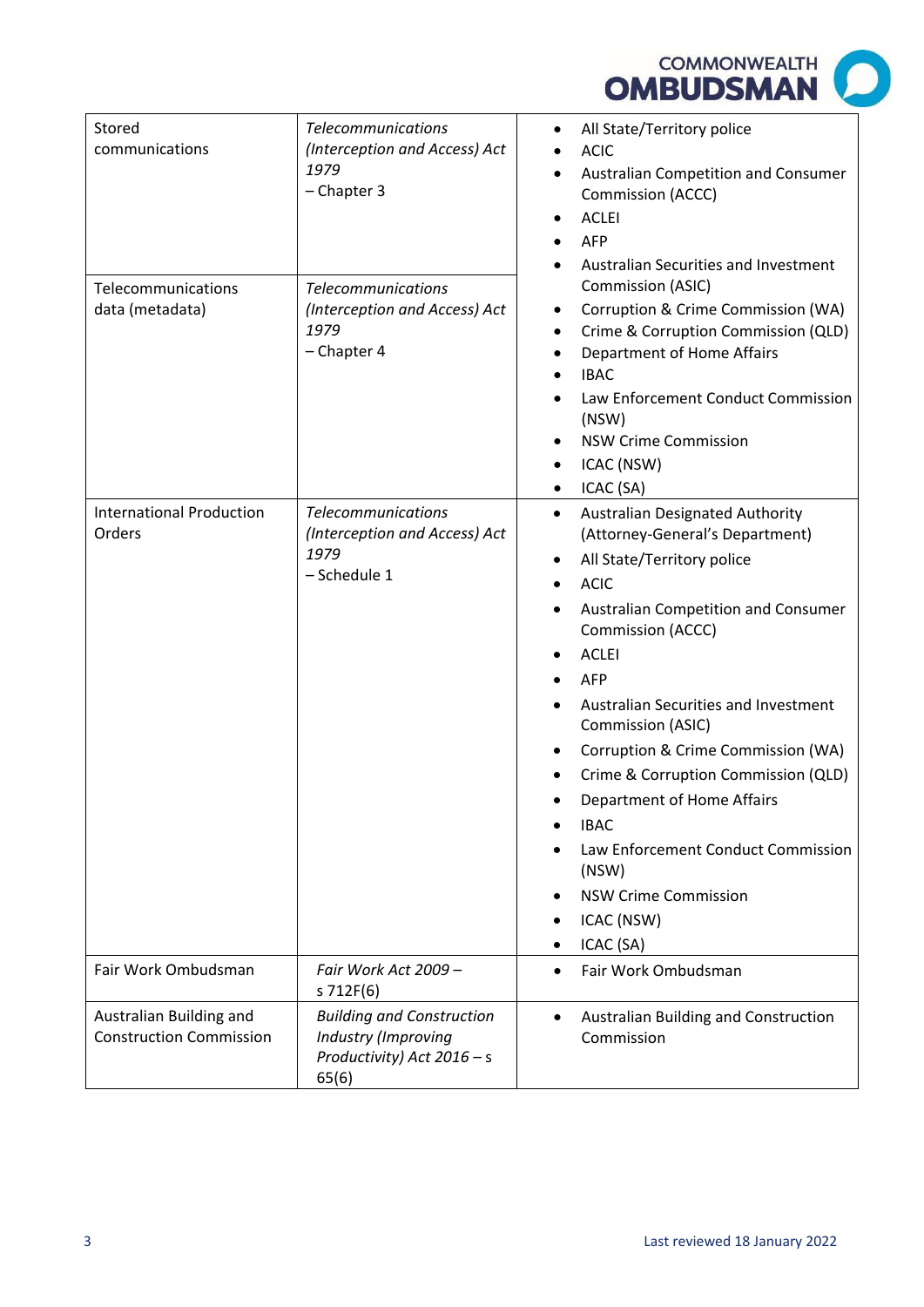

# **Overview of powers subject to Ombudsman inspection**

# Controlled operations *– Part IAB of the Crimes Act 1914*

Controlled operations cover conduct that would otherwise constitute an offence involving a law enforcement officer or other person for the purpose of obtaining evidence that may lead to the prosecution of a person for a serious Commonwealth offence or a serious State offence that has a federal aspect.

The Ombudsman must inspect the controlled operations records of authorising agencies to determine the extent of their compliance with Part IAB of the *Crimes Act 1914* (Crimes Act). The Commonwealth Ombudsman must report annually to the Minister for Home Affairs, who must then table the report in Parliament.

The Ombudsman, at least once in a calendar year, must brief the Parliamentary Joint Committee on Law Enforcement (the Committee) on the Australian Criminal Intelligence Commission (ACIC) and the Australian Federal Police's (AFP) use of controlled operations under Part IAB of the Crimes Act.

At least once in a calendar year the Ombudsman briefs the Parliamentary Joint Committee on the Australian Commission for Law Enforcement Integrity (ACLEI). The briefing relates to ACLEI's use of controlled operations under Part IAB of the Crimes Act and although not required to, extends to the results of our inspections of ACLEI's use of other covert powers.

### Part 5.3 supervisory orders, preventative detention orders and delayed notification search warrants

The Ombudsman must: inspect records to determine the extent of the AFP's legislative compliance with Delayed Notification Search Warrants<sup>1</sup> under Part IAAA of the Crimes Act; and receive notifications from the AFP regarding preventative detention orders<sup>2</sup> and prohibited contact orders<sup>3</sup> under Division 105 of the *Criminal Code Act 1995*. Under Part IAAB of the Crimes Act, the Ombudsman may inspect records to assess the AFP's monitoring of Part 5.3 supervisory orders*.*  4

The Ombudsman is required to report to the Minister 6 monthly on the results of inspections of the AFP's use of Part IAAA conducted during the period, and annually on the results of inspections of the AFP's use of Part IAAB. The Minister is required to table the Part IAAA report in Parliament.

### Account takeover warrants – *Part IAAC of the Crimes Act*

Account takeover warrants provide the AFP and the ACIC with the ability to take control of one or more online accounts and deprive the account holder of access to that account for the purpose of enabling evidence to be obtained.

The Ombudsman must inspect the records of the AFP and ACIC at least once every 12 months to determine the extent of their compliance with Part IAAC of the Crimes Act. Under s 3ZZVX of the Crimes Act, the Ombudsman must report at 12 monthly intervals to the Minister for Home Affairs, who must then table the report in Parliament.

 $1$  Under a Delayed Notification Search Warrant, searches are conducted covertly and notification of the execution of a search warrant does not need to be provided until a later date, as stipulated in the warrant.

 $2$  A preventative detention order enables the AFP to take a person into custody where there is a threat of imminent terrorist attack where custody may assist in preventing it, or immediately after a terrorist act if it is likely vital evidence will be lost.

 $3$  A prohibited contact order restricts a person detained under a preventative detention order from contacting a named person or class of people during the duration of detention.<br><sup>4</sup> A Part 5.3 supervisory order is any of the following made under Part 5.3 of the Criminal Code; an interim control order, a confirmed control

 doing certain things, impose conditions, or require a person to do things for the purpose of preventing a terrorist attack. The AFP has order, an interim supervision order, or an extended supervision order. Control orders and supervision orders can prohibit a person from monitoring powers in relation to a person the subject of a Part 5.3 supervisory order.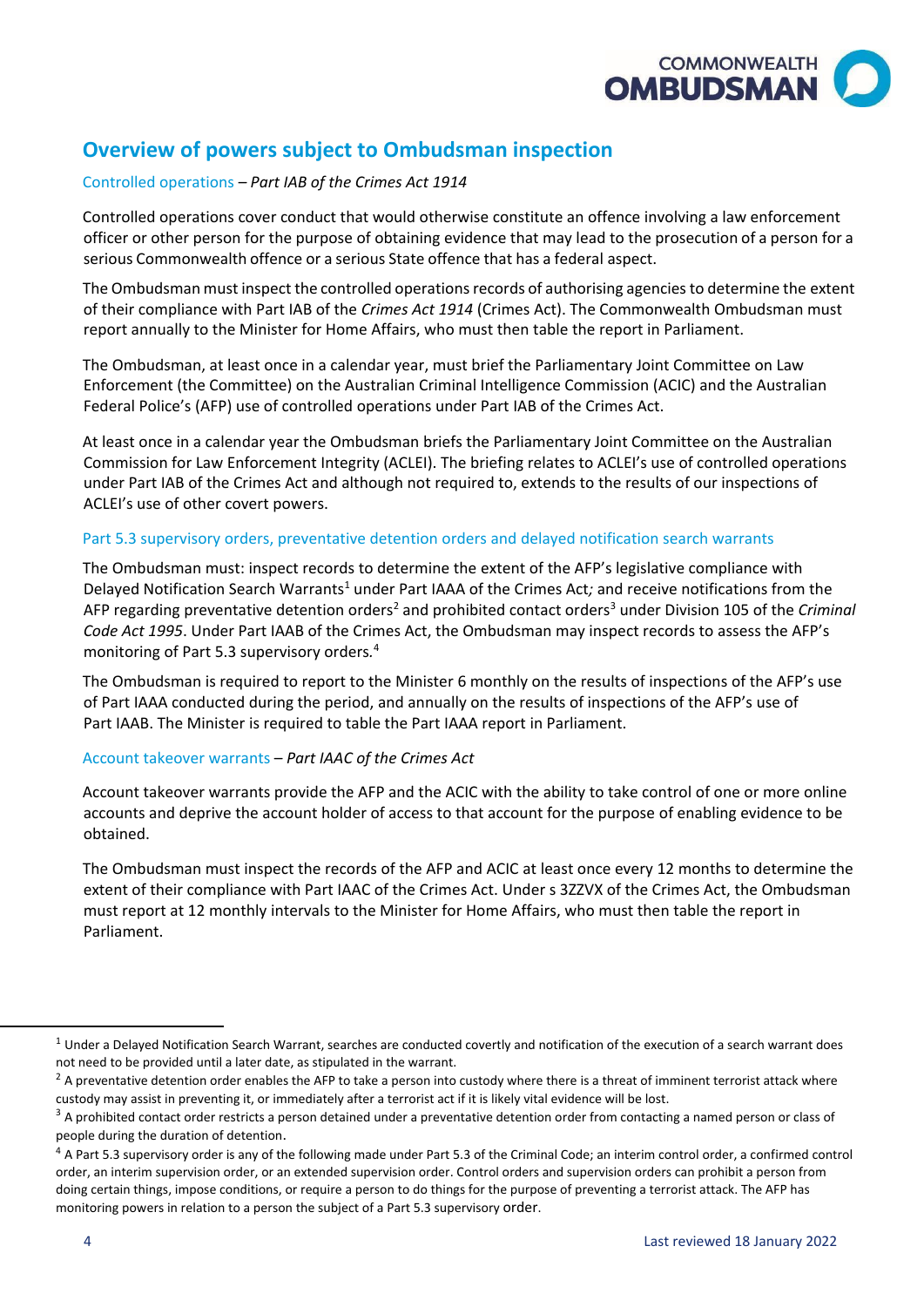

#### Surveillance devices *– Surveillance Devices Act 2004*

A surveillance device is a data surveillance device, a listening device, an optical surveillance device, a tracking device or a device that is a combination of such devices.

The Ombudsman must inspect the records of law enforcement agencies to determine the extent of their compliance with the *Surveillance Devices Act 2004* (SD Act). The Commonwealth Ombudsman must report to the Minister for Home Affairs at 6 monthly intervals, on the results of each inspection under the SD Act, who must then table the report in Parliament.

#### Computer access warrants and data disruption warrants – *SD Act*

Computer access warrants enable law enforcement agencies to covertly access and search devices such as laptops, tablets, mobile phones and USBs.

Under the SD Act data disruption warrants are available only to the AFP and the ACIC to disrupt online data by modifying, adding, copying or deleting data in order to frustrate the commission of relevant offences.

The SD Act provides for law enforcement agencies to make an application to an eligible Judge or nominated AAT member for computer access and data disruption warrants, a similar process to obtaining a surveillance device warrant. Agencies are required to notify the Ombudsman about particular actions taken in respect of computer access warrants and data disruption warrants.

The Ombudsman must inspect the records of agencies to determine the extent of their compliance with legislative requirements for computer access and data disruption warrants. The Commonwealth Ombudsman must report to the Minister for Home Affairs at 6 monthly intervals, on the results of each inspection under the SD Act, who must then table the report in Parliament.

#### Telecommunications data *– Chapter 4 of the Telecommunications (Interception and Access) Act 1979*

Telecommunications data (commonly referred to as 'metadata') is information about an electronic communication that does not include the contents or substance of that communication, for example the date, time and duration of a communication.

Chapter 4 of the *Telecommunications (Interception and Access) Act 1979* (TIA Act) provides the legislative framework for access to telecommunications data. The Ombudsman must inspect enforcement agencies' compliance with Chapter 4 of the TIA Act and report annually to the Minister for Home Affairs, who must table the report in Parliament.

If the Ombudsman's report relates to the AFP's authorisations for access to telecommunications data, including authorisations issued under a Journalist Information Warrant, the Ombudsman must also provide a copy of the report to the Parliamentary Joint Committee on Intelligence and Security (PJCIS).

### Stored communications *– Chapter 3 of the TIA Act*

Stored communications are communications that have already occurred and are stored in the systems of a carrier or carriage service provider — they contain the content of the communication. Examples of stored communications include Short Message Service (SMS), Multimedia Messaging Service (MMS), emails and voicemails.

 enforcement agencies' compliance with Chapter 3 of the TIA Act and report annually to the Minister for Home Chapter 3 of the TIA Act provides the legislative framework under which criminal law enforcement agencies may covertly access stored communications. Agencies may issue a preservation notice requiring a carrier or carriage service provider to preserve stored communications on their systems for a period of 90 days, to give agencies time to obtain a warrant to access those communications. The Ombudsman must inspect criminal Affairs, who must table the report in Parliament.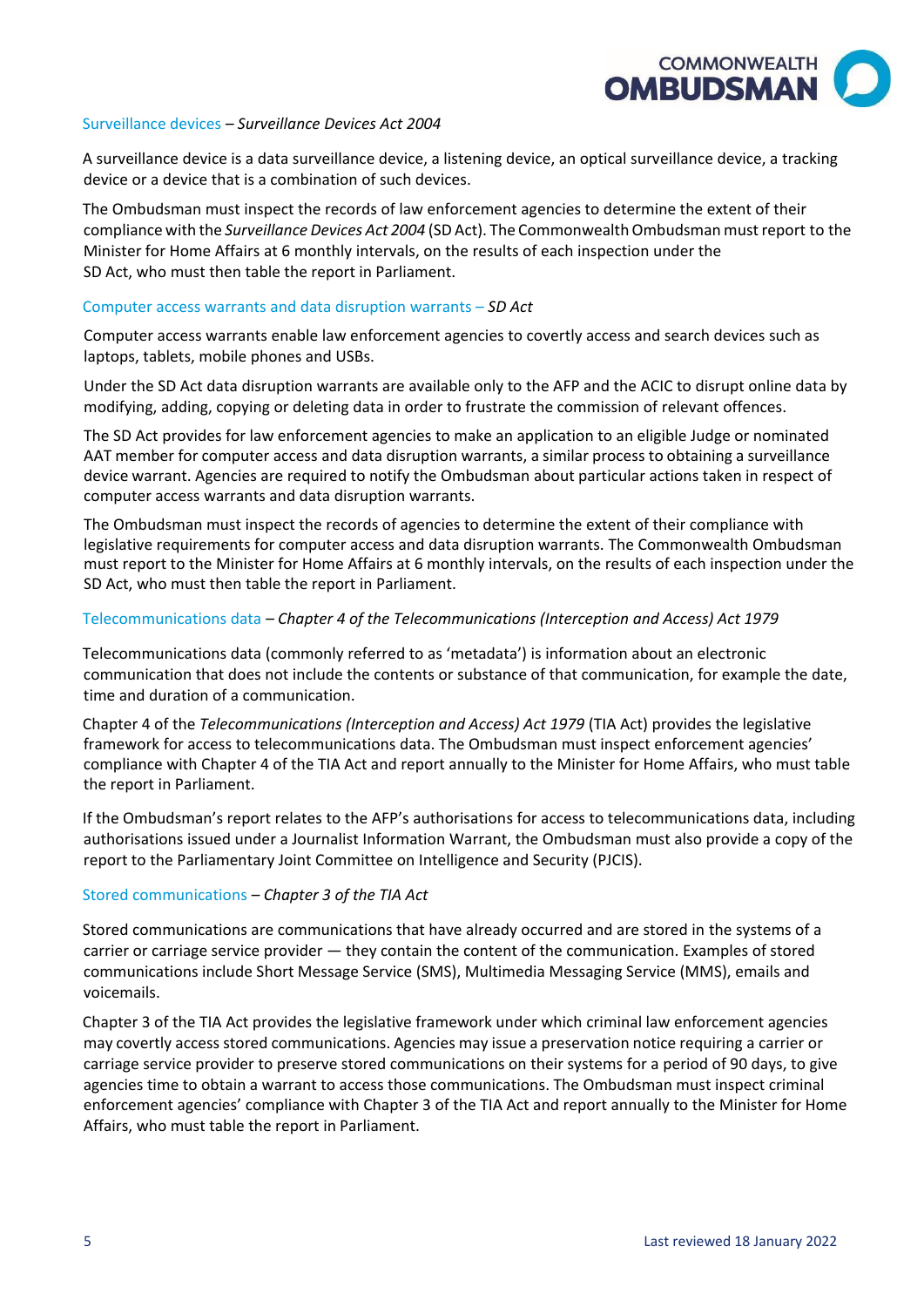

### Telecommunications interception *– Chapter 2 of the TIA Act*

Telecommunications interception is listening or recording information passing over telecommunications systems, in real time without the knowledge of the person making the communication.

Chapter 2 of the TIA Act provides the legislative framework under which interception agencies may covertly intercept telecommunications. The Ombudsman is required to inspect records, twice per year of each Commonwealth law enforcement agency that obtains a warrant under this part of the TIA Act to ascertain compliance with certain legislative provisions. The Ombudsman must annually report to the Minister for Home Affairs, who is then required to include a summary of the report in his annual report.

#### International Production Orders – *Schedule 1 of the TIA Act*

The *Telecommunications Legislation Amendment (International Production Orders) Act 2021* introduced Schedule 1 to the TIA Act (the IPO Schedule) to give Commonwealth, State and Territory law enforcement and national security agencies the ability to obtain international production orders. International production orders allow agencies to access telecommunication interceptions, telecommunications data and stored communications from prescribed communications providers in foreign countries with which Australia has a designated international agreement.

The Ombudsman may inspect the records of law enforcement agencies to determine the extent of compliance with the IPO schedule. The Ombudsman may also inspect the records of the Australian Designated Authority's (ADA) to determine compliance with the IPO Schedule. The ADA reviews international production orders for compliance with the relevant international agreement. The Ombudsman must give the Minister an annual report about the results of those inspections.

#### Industry Assistance *– Part 15 of the Telecommunications Act 1997*

The industry assistance powers are to request, and in limited circumstances, compel telecommunications and internet service providers to provide technical assistance.

Under Part 15 of the *Telecommunications Act 1997* (Telecommunications Act), interception agencies must notify the Ombudsman if they issue voluntary and mandatory industry assistance requests and notices. The Ombudsman *may* inspect the records of an interception agency to determine the extent of their compliance with Part 15 of the Telecommunications Act. The Ombudsman *may* report to the Minister for Home Affairs on inspection results, who must then table the report in Parliament.

# Australian Building and Construction Commission - *Building & Construction Industry (Improving Productivity) Act 2016*

Under the *Building and Construction Industry (Improving Productivity) Act 2016* (the BCIIP Act), the Australian Building and Construction Commissioner (the Commissioner) may apply to a nominated Administrative Appeals Tribunal (AAT) presidential member for an examination notice under s 61B of the BCIIP Act, requiring a person to provide information or documents or attend to answer questions relevant to an investigation of a suspected contravention of the BCIIP Act or a designated building law by a building industry participant.

Under s 64 of the BCIIP Act, the Commissioner is required to notify the Ombudsman as soon as practicable after an examination notice is issued and provide copies of relevant documents.

Under s 65(3) of the BCIIP Act, the Ombudsman must review how the Commissioner and any person assisting the Commissioner exercised examination notice powers under the BCIIP Act.

Under s 65(6) of the BCIIP Act, the Ombudsman must report to Parliament as soon as practicable after the end of each quarter of each financial year about examinations conducted by the Commissioner and reviews conducted by the Ombudsman during that quarter.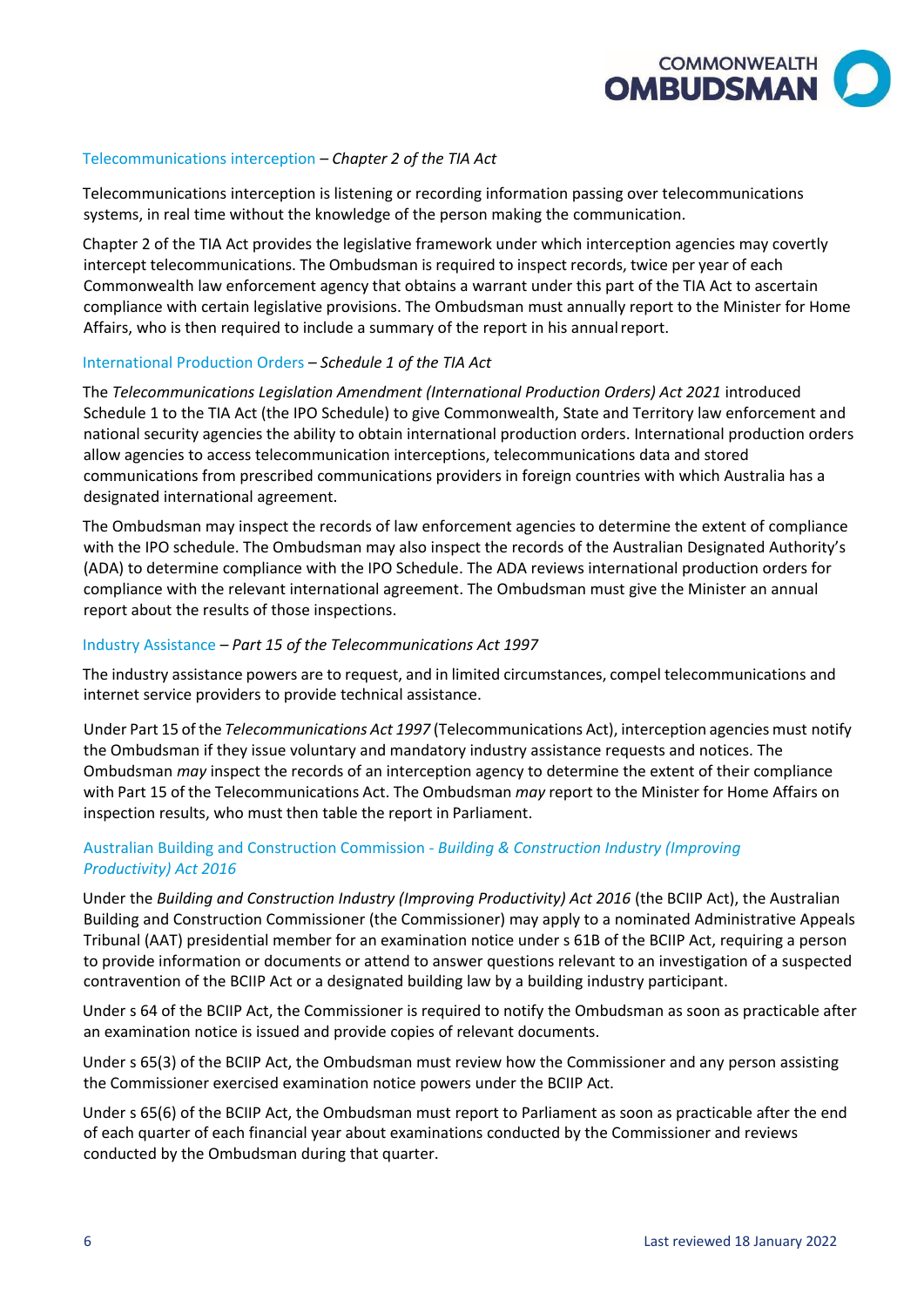

# Fair Work Ombudsman - *s 712F(3) of the Fair Work Act 2009*

Under s 712AA(1) of the *Fair Work Act 2009* (the Fair Work Act), the Fair Work Ombudsman (FWO) can apply to the Administrative Appeals Tribunal for an FWO notice if they reasonably believe a person or business has information or documents that will assist an investigation. A FWO notice may require persons to give information or produce documents, or attend and answer questions relevant to an investigation.

Under s 712F(3) of the Fair Work Act, the Ombudsman must review the exercise of FWO notice powers by the FWO and any member of the staff of the Office of the FWO.

Under s 712F(6) of the Fair Work Act, as soon as practicable after the end of eac[h quarter o](http://classic.austlii.edu.au/au/legis/cth/consol_act/fwa2009114/s789gc.html#quarter)f the financial year, th[e Ombudsman](http://classic.austlii.edu.au/au/legis/cth/consol_act/fwa2009114/s12.html#commonwealth_ombudsman) must prepare and present to the Parliament a report about examinations [conducted d](http://classic.austlii.edu.au/au/legis/cth/consol_act/fwa2009114/s12.html#conduct)uring tha[t quarter.](http://classic.austlii.edu.au/au/legis/cth/consol_act/fwa2009114/s789gc.html#quarter) The report must include the results of reviews [conducted d](http://classic.austlii.edu.au/au/legis/cth/consol_act/fwa2009114/s12.html#conduct)uring that [quarter.](http://classic.austlii.edu.au/au/legis/cth/consol_act/fwa2009114/s789gc.html#quarter)

# **Overview of inspection process**

Our inspections assess the extent of an agency's compliance with the legislative requirements when using these powers. We do this by assessing the extent to which agencies can demonstrate they have met the relevant legislative requirements.

In addition to agencies' practical compliance we also consider their organisational culture regarding compliance. We often find that a good compliance culture results in greater levels of practical compliance.

# Ombudsman's powers

For each regime the Ombudsman has coercive information gathering powers under the relevant legislation. This includes the power to require an officer to give relevant information and attend before a specified inspecting officer to answer questions relevant to the inspection.

The Ombudsman must also be given information and access to information despite any other law – penalty provisions apply to a breach of such a request, for example, imprisonment for 6 months.

The Office relies on strong stakeholder relationships in conducting inspections and rarely has cause to engage its coercive powers.

### How we conduct inspections

Our inspections and reviews are conducted retrospectively to avoid any risk of jeopardising an ongoing investigation or operation.

Prior to an inspection we obtain a list of all relevant records for a particular period and inspect a sample of those records, focusing on areas of highest risk. We identify risks based on our previous experience of agencies, as well as themes that may arise across agencies. There is often a higher risk when new powers are introduced and new or existing agencies apply powers for the first time.

We encourage agencies to proactively identify and disclose compliance issues to our Office. We clarify issues with an agency as they are identified throughout an inspection, speak with relevant agency officers to understand agency policies and processes and provide our preliminary inspection findings at the close of an inspection, to enable immediate remedial action where necessary.

We have developed a set of inspection methodologies that are applied consistently across all agencies within a regime. These methodologies are based on legislative requirements and best-practice standards in auditing.

The legislation is very clear about the scope of the Ombudsman's role, therefore we do not assess or comment on:

- any operational decisions
- the effectiveness of the use of such powers
- a Judge's or Administrative Appeals Tribunal Member's decision to issue a warrant.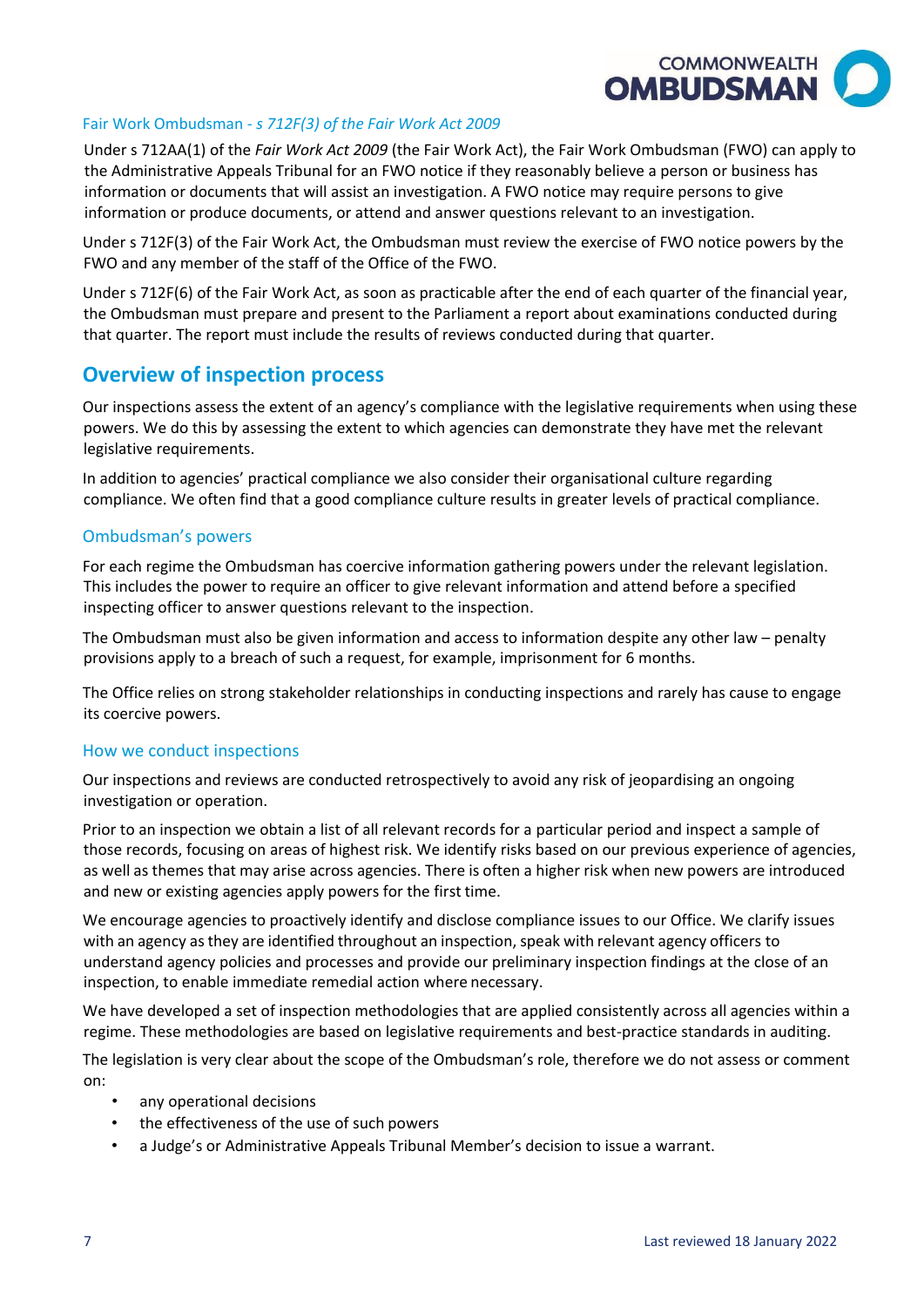

# Administrative and logistical management of inspections

A summary of some of the administrative and logistical aspects of our inspections is set out in the table below.

| <b>Notification process</b>                          | The Office's inspection powers are subject to the Ombudsman giving<br>reasonable notice to the chief officer of an agency about when the<br>inspection will occur. The Ombudsman cannot conduct unannounced<br>inspections.                                                                                                                                                                                                                                                                                                                                                                                                                                                                            |
|------------------------------------------------------|--------------------------------------------------------------------------------------------------------------------------------------------------------------------------------------------------------------------------------------------------------------------------------------------------------------------------------------------------------------------------------------------------------------------------------------------------------------------------------------------------------------------------------------------------------------------------------------------------------------------------------------------------------------------------------------------------------|
| May/June each year                                   | The Ombudsman sends a notification letter to the chief officer of each<br>agency to be inspected:<br>drawing on powers to enter premises, inspect records, request<br>information<br>providing broad inspection criteria to ensure the efficiency of the<br>inspection.                                                                                                                                                                                                                                                                                                                                                                                                                                |
| Approximately<br>4 weeks prior to<br>each inspection | The Office requests statistics from agencies, regarding the number of<br>warrants/authorisations/authorities/orders, for sampling processes. There is<br>no requirement for agencies to advise our Office of such statistics outside of<br>this process.                                                                                                                                                                                                                                                                                                                                                                                                                                               |
| Inspection                                           | At the beginning of each inspection we hold an opening meeting to:<br>explain objective and scope of inspection<br>follow up on previous issues<br>$\overline{\phantom{a}}$<br>discuss changes to legislation and internal policies and procedures<br>$\overline{\phantom{a}}$<br>allow agencies the opportunity to voluntarily disclose any issues.<br>In the course of the inspection, we:<br>inspect records and systems<br>hold interviews with relevant staff and observe relevant systems and<br>processes as necessary.<br>At the conclusion of each inspection we hold an exit meeting to discuss<br>preliminary inspection findings and enable agencies to take immediate<br>remedial action. |
| Post-inspection at the<br><b>Office</b>              | Issues that could not be resolved at the inspection due to time constraints<br>are followed up post-inspection and the agency can provide additional<br>information (where appropriate).                                                                                                                                                                                                                                                                                                                                                                                                                                                                                                               |
|                                                      | Feedback and assessment is provided on an agency's guidance documents<br>and policies, as necessary.                                                                                                                                                                                                                                                                                                                                                                                                                                                                                                                                                                                                   |